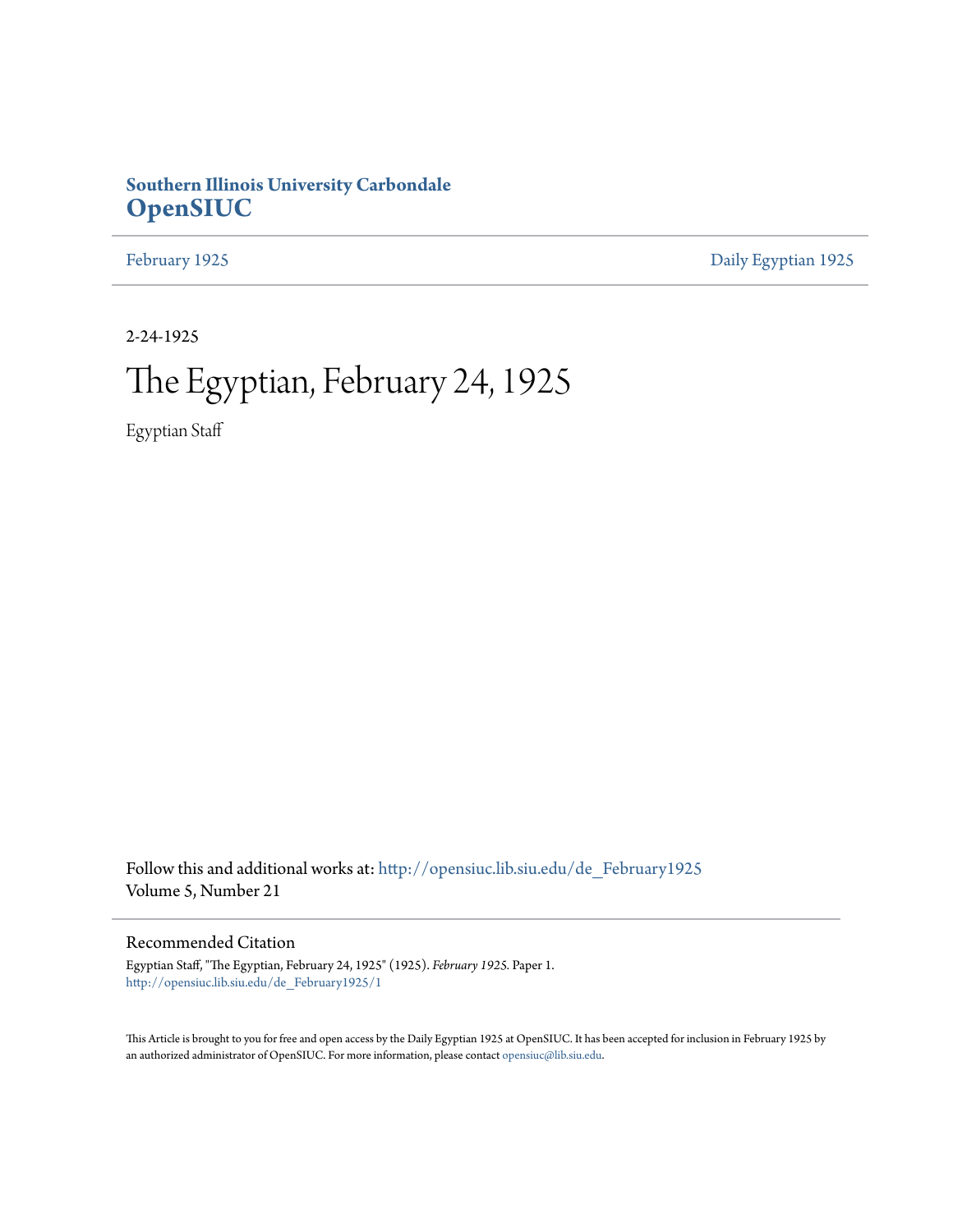A M A T I c E D I T R I N .. O TAE TO BE THE qUALITY OF Read by Four Thousand Students, Faculty and Friends of the School OR MERCY 18 NOT TO BE NOT STRAINED

L THE WORLD'S A STAGE

Volume V  $\frac{1}{36}$  Carbondale, Illinois, February 24, 1925 Number 21

# A Peep Behind The Scenes

Strange things sometimes happen back of the stage of which the audience know nothing. Volumes and vol· umes could be written about the sudden and marvelous contraptions that are madly created to meet the demands for a hasty entrance. If there is one indispensable person in the theatre, it is the property man. Some one once said that a property man would make a wonderful husband, for he always knows exactly where everything is. When the heroine breaks the villain's clutch and seizes the pearl-handled' revolver in the desk, drawer, the pearl-handled revolver must always be iu the drawer. The property man is held responsible. It's he who is to start the thunder rolling at the right moment, make the baby squeal, see that the telephone rings, and the mortgage is in the hero's coat pocket. Otherwise the part does not work-the actors are lost--and the show goes geflooey!

The actors themselves are quite resourceful at times-especially when the curtain Is to rise in two minutes. Only last fall at the homecoming play when one fair co-ed who was in the Chinamen's chorus misplaced her ChInaman's cue, she did not lose her nerve for eyer an instant. "Necessity is the mother of invention" should be the slogan for behind the scenes. This calm and resourceful Miss sat  $down$  and took off her stocking; braided the leg of It; slipped the top part over her head, and did the act in her "birthday" stockings-and the audience was none the wiser.

Many times we get actors who can do al1 the acting for their role, except in one particular. For instance, your hero may be a perfect Adonis as to looks and a regular Walter Hamp· tên as to acting, but he cannot play a saxophone.

A tew *ot* the readers of this paper will recall what had to be done in "Clarence." The play called for a saxophone player. Our Clarence had never even held Such an instrument

# The Spirit of the Theatre

#### It's Creed and Law

I am the Drama, the grand, divine, eternal Drama. Life itself am 1. With the aid of my mimetic art, Humanity sees itself reflected on the stage in all its many changing moods-grave and gay.

I am the Drama. With the pitiless precision of the skillful surgeon, I probe the souls of men, portraying each according to his measure. Remorselessly holding lhe mirror up to Nature. I deride Society's follies, castigate its vices, extoll its virtues. I trade in every human emotion. I create the laugh and the tear.

<sup>I</sup>am the Drama. All the machinations of unscru- pulot}s ambition, implacable hatred, brutality, cruelty, avarice, vengeance—every wrong man can do his fellow<br>—all these I show. The youth's tender wooing, the wife's troubled happiness, the adventuress' wiles, the poignancy of grief, the greed for gold, the craving for power-these are my themes. The blasts of sexual passion and unbridled lust, the seduction and betrayal of innocence, the amoroug intrigues of the adulteress and the philanderer, the curses of the gambler and the drunkard, the whisperings of the criminal and insane, the workings of the agonized conscience-all this do I depict side by side with the white flame of pure love, the sanctity of the home, the chastity of woman, the glory of motherhood, the virility of the statesman, the courage of the soldier, the lofty ideals of true manhood.

I am the Drama. In me are assembled all arts-Poetry, Literature, Oratory. Painting, Sculpture, Music, Dancing. I am the spirit of Comedy, the glamour of Romance, the veiled figure of Tragedy. I am grim Realism itself. I visualize the historic past. I make live again the great of other days-Caesar, Napoleon, Washington, Lincoln, Grant. In Shakespeare's mighty, line I reveal Othello's wrath and Juliet's woe.

In stately procession they pass-the majestic Lear, the gentle Rosalind, the crafty Shylock, the sinister Gloster, the ardent Romeo, the melancholy Dane, the ambitious Macbeth, the sportive Touchstone, the mischievous Puck.

I am the Drama, the grand, divine, eternal drama--the greatest of all teachers. All the world's my stage, all mankind my puppets. My message is human ex-<br>perience. The wise will profit by it. I am the Drama. perience. The wise will profit by it. I am the Drama.<br>ARTHUR HORNBLOW

#### C'DALE LOSES TO McKENDREE Ritchey and Sattgast Star For S. I. N.  $U$ .

In a rough, hard game the Maroons failed to hold the Methodists to time Friday when they allowed them to pile up a 15·point lead.

To start the game right, Ritchey laid up a four-point lead, but by the middle of the first half we had capped them and the score stood even. However, Carbondale held the lead until late in this half when McKendree slipped up score a half dozen counts, leaving the first half score 16 to 10,

The score made the last half was 27 to 18 in favor of McKendree. New-<br>com and McGill continually found the hole and the rest of their team did the expected part.

I Probably due to the fact that Pyatt was sick last week, he failed to play np to his usual form. Newcom, Mc-Kendree's star torward, showed great speed in getting under the goal where he made most of his eight baskets.

Hickey played his part weJl during the last ten minutes, adding five points to the results.

The Methodists wielded a wicked advance in this game, much better than they did at home. Ritchey played the game for us here, while Pyatt slumped which was vice versa to the first onslaught with the Preachers.

Sattgast seems to be the only man that sticks to number one form game In a game out. The forwards seemed to slump. slightly from their usual style of offense.

| McKendree                             |    |   |   |
|---------------------------------------|----|---|---|
|                                       | FG | F | Р |
| Newcom $\ldots$ , $\ldots$ $\ldots$ 8 |    | 2 | 3 |
| McGill                                |    | A | 1 |
| <b>Berst</b>                          |    | 1 | 4 |
| Isom                                  |    | Λ | 0 |
| Carter                                |    | 0 | 2 |
| Sullins                               |    | A | 2 |
| Brown                                 |    | 0 | 1 |
| . 0<br>Bunvan                         |    | 0 | o |
| Carbondale                            |    |   |   |
|                                       | FG | F | P |
| . 1<br>Munger                         |    | 1 | Ω |
| Hickey<br>. 2                         | 2  |   | 2 |
| (Continued on page                    | 3) |   |   |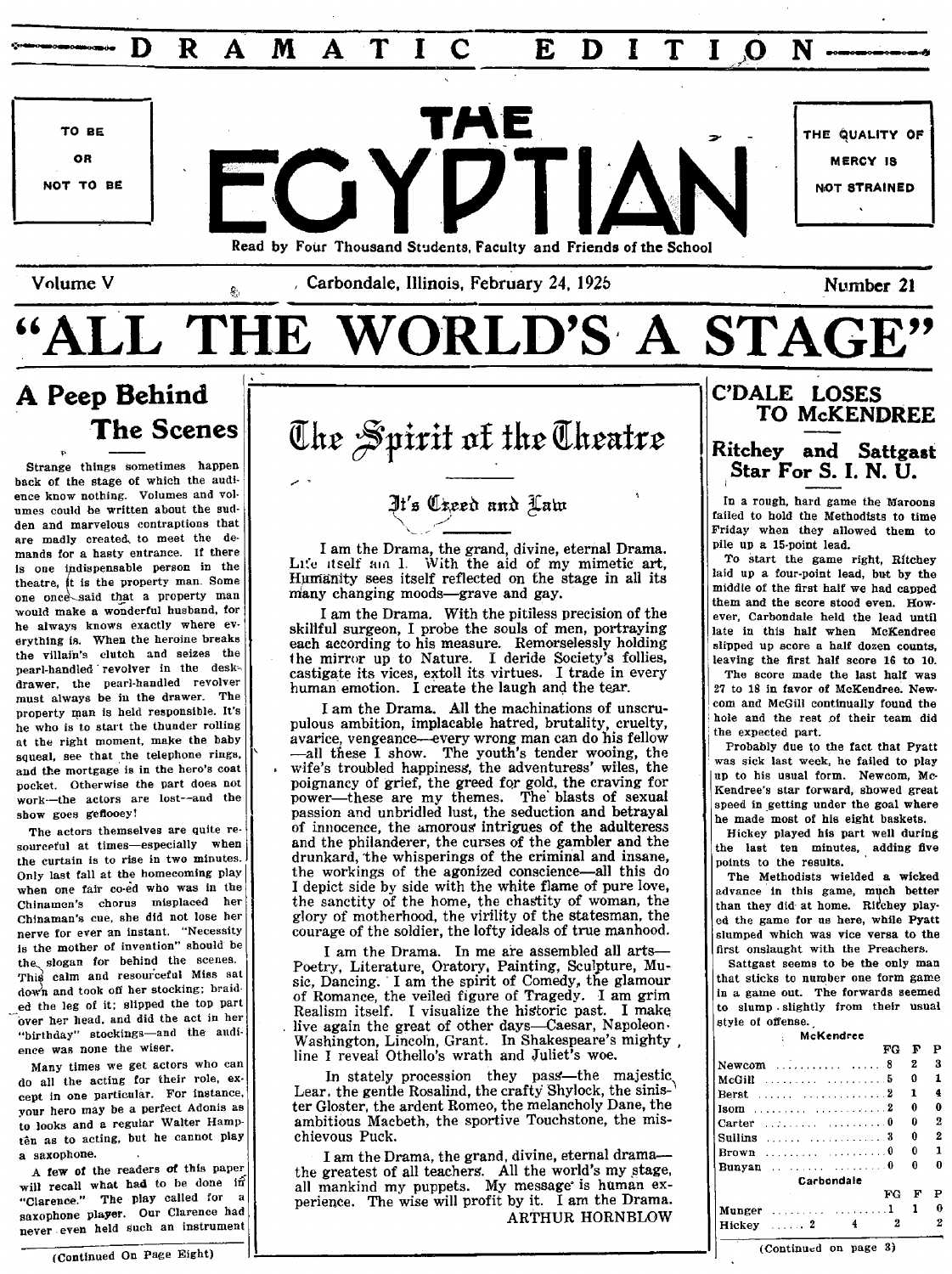#### A FIRST APPEARANCE

I didn't enter until the second a<sup>ct</sup> ment before it would have been im- -Buzzy Myers as "Rosenbaum" in and I thought that time would never possible for me to say anything for me a Cham Cham Cham Cham and I thought that time would never possible for me to say anything, for  $T_{\text{he}}$  Show Shop.<br>come. The first act seemed three I couldn't talk and walk at the same "and my nam come. The first act seemed three I couldn't talk and walk at the same "And my name is Jones."—Lester<br>hours long. I wondered if they had time. After I had stopped I opened  $_{\text{Orr as "Jones" in What Hanned to the "Ampened" is a "Ampened" is a "Ampened" is a "Ampened" is a "Ampened"$ hours long. I wondered it they had time. After I had stopped I opened  $_{\text{Orr}}$  as "Jones" in What Happened to really gone ahead and left me out of my mouth and machine-like I said longs really gone ahead and left me out, of my mouth and machine.like I said Jones.<br>the play, but my time to enter finally something. At the time, I didn't know "Steel",—B. Hunsaker as "Boh" in WELL PLEASED—MR. the play, but my time to enter finally something. At the time, I didn't know "Steel" --B. Hunsaker as "Bob" in<br>came. Oh! I thought I'd be all right what I was saving, but it happened Nothing Put the Turth. came. Oh! I shought I'd be all right what I was saying, but it happened Nothing But the Truth.<br>If I could only get started right. I had to be the proper thing. When I heard wand the cut Dostorif I could only get started right. I had to be the proper thing. When I heard "And the cut, Doctor-see-it's just<br>to walk to the middle of the stage my own voice. I realized that I was about healed up. I tell you it's wonto walk to the middle of the stage my own voice, I realized that I was about healed up. I tell you it's won-<br>near a desk before I said a word. It still myself and then my fears and derful Doctor-wonderful, just won- of th near a desk before I said a word. It still myself and then my fears and derful, Doctor-wonderful-just won of the Egyptian, was recently made<br>was a good thing, too, for I couldn't wo ries vanished. During the remain derfulwas a good thing, too, for I couldn't warries vanished. During the remain- derfu, "Glen Ayre as "Stone" in professor of History and Education in<br>have walked and talked at the same der of the play. I really enjoyed my- may have walked and talked at the same der of the play, I really enjoyed my· The Boomerang.<br>
The Boomerang. McKendree college. We congratulate time. It was but a few feet to the self. The self-self. He feel to the self-self of the stage. but it seemed a self-self. He middle of the stage, but it seemed a I stick to Our ruts and at the same time. The same time is appointment. He<br>Inite the stage of the same time is a strike to our ruts and at the same time recently completed his work at t mile. A thousand things ran through some THINGS THAT WILL and a state we can roll among your buttercups!" University of Illinois.<br>The can roll among your buttercups!" University of Illinois. If could only get started paid on the same of the started paid of the started paid of the started paid of the started paid of the started at the same of the play, I realized that I was a good thing, too, for I could the s and fall? What if my big windsor tie  $\begin{array}{c|c} \text{NEVER} & \text{BE} & \text{FORGOTTEN} \\ \text{should come untied? What if I should} & \text{S.} \\ \text{forget my first line?} & \text{etc.} & \text{And my} \end{array}$  When Frank Watson turned the forget my first line? etc. And my When Frank Watson turned feet. They aren't small, but they floor lamp over. (Boomerang). feet. They aren't small, but they floor lamp over. (Boomerang).<br>seemed larger than what they really When Sue Ellen said, "It's a beau-

I was supposea to represent an author. Authors usually wear white oxfords in summer so my feet wen; made more conspicuous. I knew a thousand eyes would be looking. at those number nines. Since I had to walk half way across the stage from  $\lambda$  the right side and stop by the side of the desk it was the proper thing for me to stop near the desk with my right foot slightly forward. When I had got half way to my destination, I suddenly realized, by mental meas· urement, that my wrong foot was go·

THE EGYPTIAN ing to be in front, so I had to take

shorter steps. This, with all the other<br>things on my mind, was almost too things on my mind, was almost too (That the audience seldom hear) much for me. Somehow or someway. My first appearance on the stage be- much for me. Somehow or someway, "You poor darling!"-Opal Douglas<br>fore a big audience was in the "Show" the number nies were halted in the water new or someway. fore a big audience was in the  $\frac{1}{n}$  show the number nines were halted in the Welton as "Mrs. Curtis" in The Tryst. Shop" in the S. 1. N. U. auditorium proper place by the side of the desk. ing Place.<br>in June, 1922. I didn't enter until the second act meet before it would have been im-<br>I didn't enter until the second act meet before it would have been im-<br> $\frac{F_{\text{NOT}}}{F_{\text{OPT}}}$  Mosenbaum" in

the suit's sleeves.  $(Show Shop)$ .

Patronize Egyptian Advertisers.

, and the contract of  $\mathcal{L}$  , and  $\mathcal{L}$  , and  $\mathcal{L}$  , and  $\mathcal{L}$ 

}<br>}<br>@secure@exampare@exampare@exampare@exampare@exampare@exampare@exampare@exampare@exampare@exampare@exampare@exampare@exampare@exampare@exampare@exampare@exampare

#### FAMOUS LAST WORDS

-Dilla Hall as "Findley" in Three Wise Fools.

I "Yes, ma'am!"-Gladys Free as "Angelina" in All the World Loves a Lover.

"Oh, Clarence!"-Maude Bratten as "Cora" iu Clarence.

"Oh, Judy, couldn't you have guess· ed that I was Daddy Long Legs?"-Dilla Hall as "Jervis" (in Daddy Long Legs.

#### VICK NOW AT McKENDREE

,<br>,<br>,<br>,<br>,<br>,<br>,<br>,<br>,<br>,<br><br>,<br><br><br><br><br><br><br>

I

į. I<br>I<br>I i j



I I SUITS<br>Cleaned and Pressed<br>\$1.00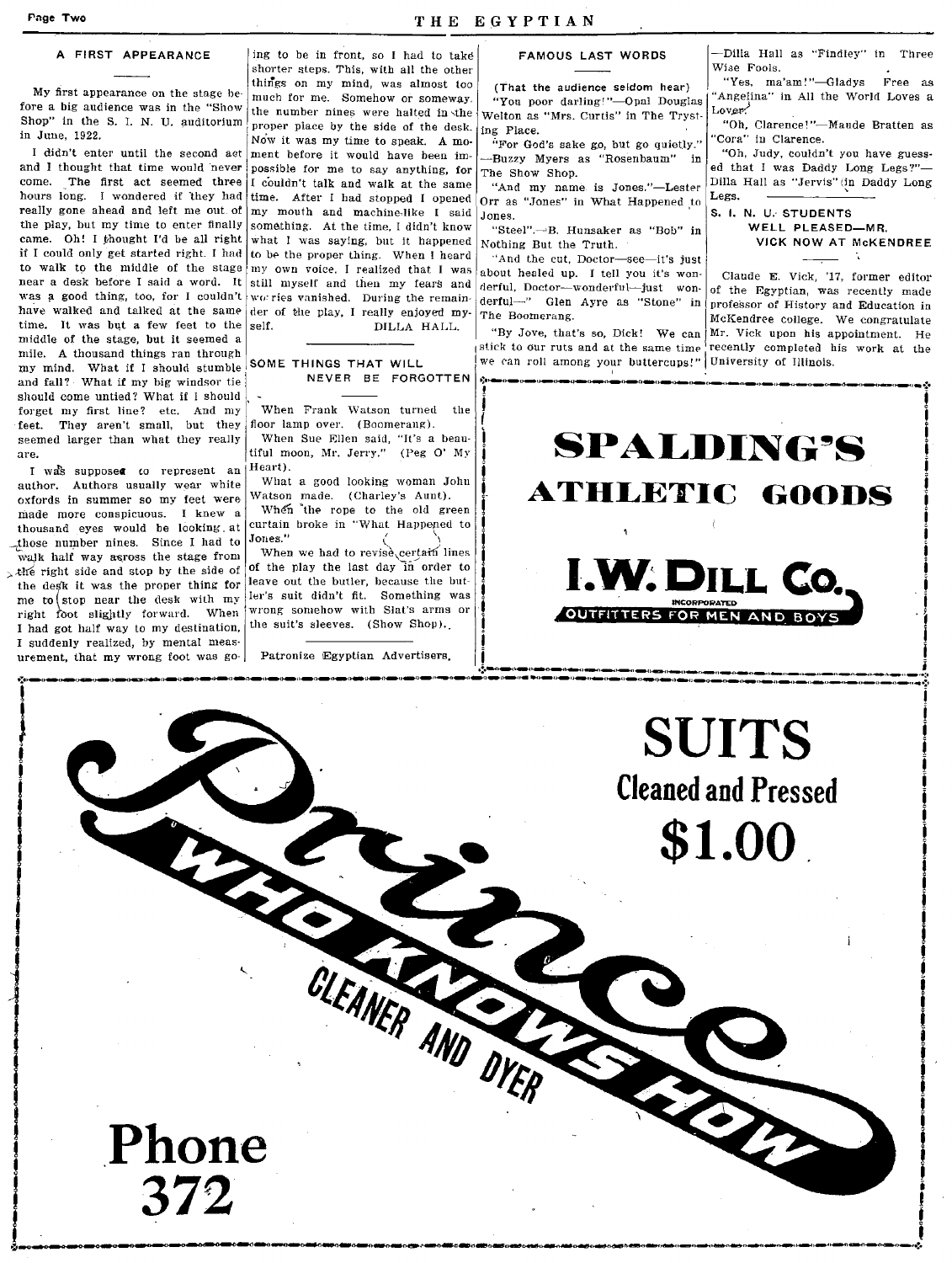#### EDWIN MARKHAM, POET OF THE NEW ERA

Principal Speaker, S. I. T. A. Mar. 27 Ever since he wrote his famous poem, "The Man with the Hoe," which stirred the masses throughout the world, and is regarded by many as "the battle cry of the next thousand years," Edwin Markham has been unt versally acclaimed as America's greatest poet.

When this remarkable poem first brought the poet international fame, somewhat over twenty years ago, it not only appeared in newspapers and magazines in every English-speaking land, but was translated into all languages, and was made the subject of thousands of editorials, sermons, essays, critiques and cartoons. Since then Edwin Markham's genius as a poet has attracted increasing attention, and has received many glowing tributes from the American and foreign press as well as from some of the greatest contemporary writers.

A native of Oregon and a graduate of two Western colleges, this veteran poet has the comrade spirit of Walt Whitman. He wrote verse even in his boyhood days, and in early life worked at fanming, blacksmithing, ranching, and/ school teaching. Pre-eminently a man of the people, he is today a foremost exponent of all that is highest and noblest in the domain of literature.

In keeping with the spirit of his verse, Mr. Markham has been conspicuously identified with some of the most notable movements for the relief of the downtrodden and oppressed, including the suppression of the child labor evil. No writer of the present day has a more comprehensive understanding of the many intricate social problems which are affecting the lives of men and women as the result of new conditions and rapid evolution.

Not only is Mr. Markham a brilliant writer, but he is also well known as a lecturer. Unlike many geniuses, he does not speak above the heads of his audiences, but whether he discusses poetry or great social questions, he is always clear, always interesting, and makes a direct appeal.

During the lecture tour that he has ayranged to make this season he will assuredly give ample proof that his popularity as a speaker is as well deserved as his fame as a poet.

Carbondale Loses (Continued from page 1) Hartley .......... ...........3 Sattgast ........................1  $\mathbf{0}$ 

THE EGYPTIAN

**MAROONS TROT OFF** FROM EWING-SECOND TEAM CHIEF ACTORS

A very uninteresting exhibition o poor basketball was displayed here Wednesday night when the Norma squad hung the crepe on the Ewing quintet. Although the game was very unscientific, being filled with fumbles, fouls and fizzle out passes and shots, both teams showed good spirit and sportsmanship. Ewing fought hard and did her part to make the battle interesting.



#### For the Children

Our hard candies, lemon drops and old fashioned molasses candy. are fine for your children-and you would be surprised if you knew how many grown-ups like them too.

And the hand-dipped chocolate alr.onds, filberts, walnuts or pecans. are excellent.

Our candy is the FINEST you can buy at any price-and when you taste i you will know how delicious it is and ALWAYS so fresh.

#### Carbondale Candy Kitchen

Home-made Candy Made in Your Home Town

Jewelry, Diamonds and Watches I. C. Watch Inspector

Optometrist



|                          |                                     | Carbondale        |             |                               | Hale $\ldots$                      |  |
|--------------------------|-------------------------------------|-------------------|-------------|-------------------------------|------------------------------------|--|
|                          |                                     |                   | Free Throws |                               | Schwen'man                         |  |
| $\overline{\phantom{0}}$ |                                     | F.G. Att'mpt Made |             |                               | $P.$ Hayes  2                      |  |
|                          | $3$ Hartley $\dots$ 1               |                   | 1           |                               | $1   Jones \dots \dots$            |  |
|                          | 3 Munger                            |                   |             |                               |                                    |  |
| 1                        | Ritchey 3                           |                   |             |                               |                                    |  |
|                          | $2$   Sattgast 1                    | $\mathbf{a}$ .    | 2           |                               | 1. He who knows not, and knows not |  |
|                          | $\text{Pyatt}$                      |                   |             |                               | he knows not-he is a Freshman      |  |
|                          | $Hickeey$ 2                         | 4                 | 2           | 21                            | --shun him.                        |  |
|                          | $\sqrt{W1}$ wiley $\ldots \ldots 5$ | 3                 | 1           | 2                             | He who knows not and knows he      |  |
|                          | $\mathsf{B}   \mathbf{Ray}$         |                   |             |                               | knows not-he is a Sophomore-       |  |
|                          | $A$ ustin $\ldots$                  |                   |             |                               | pity him.                          |  |
|                          | fl Zimmerman 1                      |                   |             |                               | 1 He who knows, and knows not he   |  |
| A.                       | Ewina                               |                   |             | knows-he is a Junior-tolerate |                                    |  |
|                          | Free Throws                         |                   |             | him.                          |                                    |  |
| ŗ.                       |                                     | F.G. Att'mpt Made |             |                               | P. He who knows and knows he knows |  |
|                          | Wieranch                            |                   |             | 3                             | -he is a Senior-follow him.        |  |
|                          | Combe                               |                   |             |                               | —Erchange                          |  |

Page Three

### THE FAMOUS

New things arriving daily in ready-to-wear and millinery.

#### DE LUXE BARBER SHOP

Visit the De Luxe Barber Shop We appreciate Student Patronage Ladies hair bobbing a specialty Across From Carbondale Nat'l. Bank.



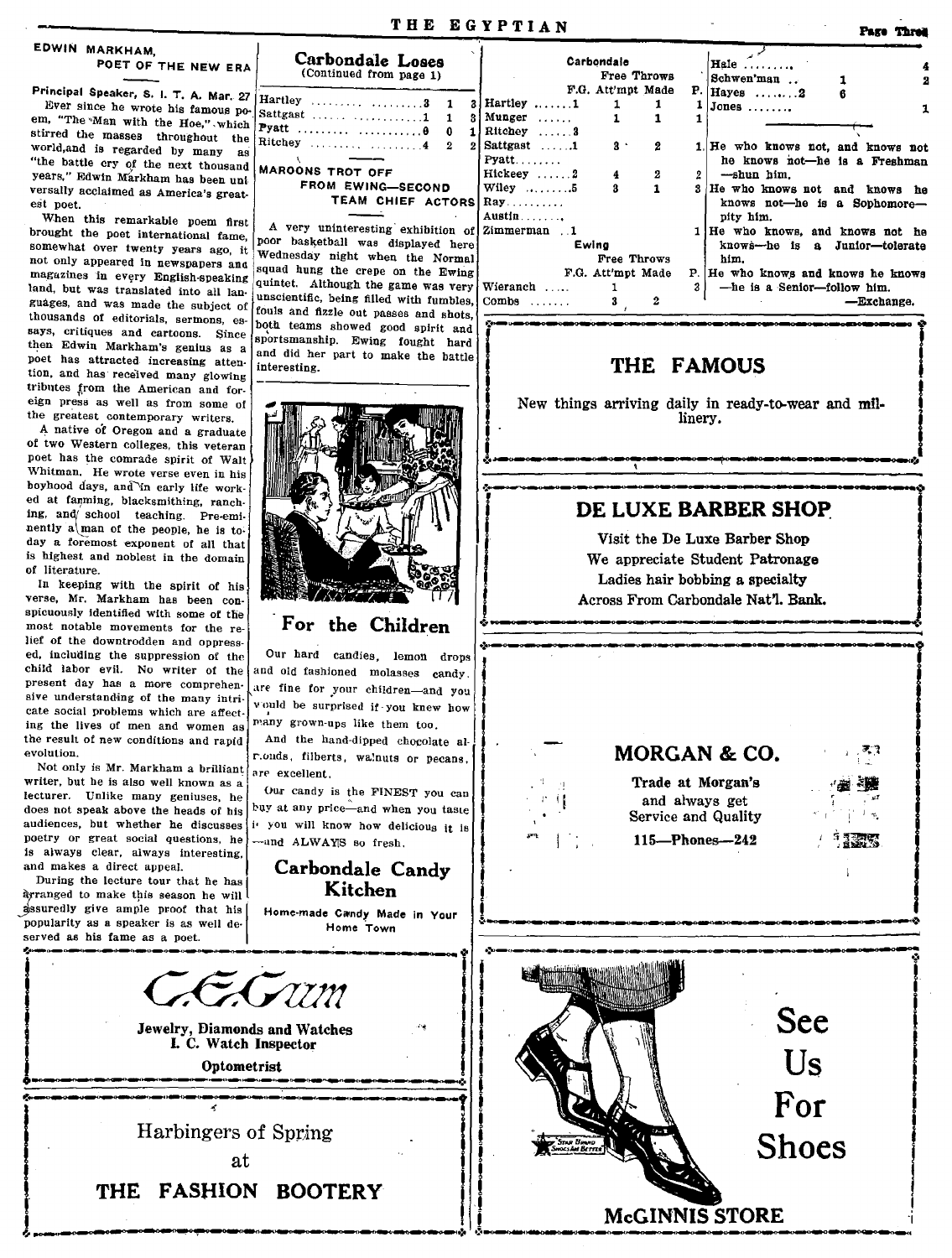

College Press<br>
Association<br>
Association<br>
Published every week during the Collegiate year by the students of the many a battle, and hasn't murmured. It has been in the midst of<br>
Published every week during the Collegiate ye **Affice** Main Building, Room 16 Telephone  $\begin{cases} \text{dramatic annals} \\ \text{University Exchange No. 17} \text{ place to the new.} \end{cases}$ EGYPTIAN STAFF (EGYPTIAN BOARDS Howard S. Walker Business Manager DRAMATICS, Editor-in-Chief Editor-in-Chief Business Manager<br>
Editor-in-Chief Carl O. Smith Did you ever stop to think just what dramatics mean to the<br>
School? Think what a dull dry place a school, that gave no at-

| Associate Editors                        |                                                           | tention to this valuable phase of school life, would be. It would                                                                                   |
|------------------------------------------|-----------------------------------------------------------|-----------------------------------------------------------------------------------------------------------------------------------------------------|
| Kate Sturm.<br>Thelma Hartwell           | <b>Advertising Managers</b>                               | be like taking the sweet meat out of a walnut and leaving only the                                                                                  |
| Feature Editor  Marvin Owen Frank Dwyer. |                                                           | Oren King hull. Nearly every person with a normal mind has a desire to                                                                              |
|                                          |                                                           | act. To be a Hamlet or a Portia for a few minutes and live in                                                                                       |
|                                          |                                                           | Literary  Thomas Whittenburg<br>Humor Editor  Pearl White Aaron Phillips , Adv. Mgr. the land of his dreams is the hope of nearly everyone. College |
|                                          | Ass't.  Mary Virginia Linder Clyde Dearing Feature Editor | plays sometimes kindle a spark of ambition in people which grows                                                                                    |
|                                          |                                                           | into a shining light of success. Work in dramatic clubs often bring                                                                                 |
| Athletic Editors                         |                                                           |                                                                                                                                                     |
| Robert Hartley.<br>Earl Purdue           |                                                           | Any person that comes in contact with dramatics in his school                                                                                       |
|                                          |                                                           | life has his appreciation for the more idealistic things of life in-                                                                                |
|                                          |                                                           |                                                                                                                                                     |
|                                          |                                                           | ltion with this line of work but he is given an inspiration to learn                                                                                |



But thank fortune and everybody else who is responsible for  $\begin{vmatrix} 2e\pi & 11 \end{vmatrix}$  you want to be one, why not start now.<br>NARVIN OWEN. the new one the old green curtain is gone forever. In its place hangs the beautiful new grey velour curtain-a real one-worthy I------------~~~~~~ \_\_\_\_\_\_\_\_ \_ to embellish ~ stage 'such as. ours. . -:"-,\_" \_\_ ,, \_\_ ,\_, \_\_ ,\_,\_, \_\_\_ ,\_, \_\_ , \_\_\_\_\_\_ '?

The credit for the making of the new curtain goes to Miss Woody and her sewing class with the able assistance of Mrs. Hunter. One hundred thirty yards went into it; and hours and hours

under the old regime—those who have had to "hold positions" for  $\begin{bmatrix} 68-L \ \text{ages until the ropes and pulleys took a notion to release the old} \end{bmatrix}$   $\begin{bmatrix} 68-L \ \text{green curtain.} \end{bmatrix}$ green curtain.  $\begin{bmatrix} 1 & 0 & 0 \\ 0 & 0 & 0 \end{bmatrix}$  and  $\begin{bmatrix} 0 & 0 \\ 0 & 0 \end{bmatrix}$  and  $\begin{bmatrix} 0 & 0 \\ 0 & 0 \end{bmatrix}$ 

have given the dedicatory speech in honor of those who strug-

The old green curtain has done service for twelve or thirteen<br>years. "It was a beautiful thing," Mr. Shryock said, when we<br>asked him some details about its history. "When we first hung it in the old Normal Hall (third floor of the Main Building) it was the prettiest softest shade of green—and how proud we were of it. It was hung straight across on a supporting rod; the stage was so small we could never have an effective entrance--of course it was all right for farces, but when we attempted those big plays -Shakespeare-it was impossible to show off any good acting."

One of the early plays given with the green curtain was "The Doctor in Spite of Himself". This was' Mr. Shryock's translation of Moliere's masterpiece, and he coached and directed all the dramatics at that time.

When the auditorium was' built the old curtain was pressed into service . It was pieced at the bottom so it would reach to the Illinois and the year, but allinois and the year, but the year, but allinois college Press Member they had their "doots" about it. If it had stayed up till April

Published every week during the Collegiate year by the students of the many a battle, and hasn't murmured. It has seen sad partings.<br>Southern Illinois State University, Carbondale, Illinois.<br>And happy meetings, clinches an Entered as second class matter at the Carbondale Post Office under dignified and romantic Shakespearean scenes, as well as modern the act of March 3, 1879. esting career-a curtain with a past-and it will go down in the dramatic annals of S. I. N. U. The old order changeth, yielding

school? Think what a dull dry place a school, that gave no attention to this valuable phase of school life, would be. It would be like taking the sweet meat out of a walnut and leaving only the hull. Nearly every person with a normal mind has a desire to hull. Nearly every person with a normal mind has a desire to act. To be a Hamlet or a Portia for a few minutes and live in plays sometimes kindle a spark of ambition in people which grows into a shining light of success. Work in dramatic clubs often bring out qualities and talents in people which were entirely unknown.

Any person that comes in contact with dramatics in his school life has his appreciation for the more idealistic things of life in-<br>creased. Not only does a person get knowledge from his associa-<br>tion with this line of work but he is given an inspiration to learn Critic Editor ....... Mae C. Trovillion Alumni Advisor ................. E. G. Lentz more. When once our interest is aroused in anything, more knowledge of the subject is sought. Anything, that will waken an interest in the student to learn of the things that go to make a more cultured Jife, is well worth while. A knowledge of dramatics cultured life, is well worth while. A knowledge of dramatics makes theater going much more pleasurable to people by giving them an understanding which they would not otherwise have. This knowledge makes both school life and later life much more enjoyable for the individual.

Dramatics also serve to make a person a more worth while citizen. He is worth more to his community by being able to take an active part in church work, clubs, social affairs, and many other "THE PASSING OF THE OLD GREEN CURTAIN" things in which a good citizen should aid, "Actions sometimes" the channel speak louder than words." Plays sometimes bring before the There was a time when the old green curtain sang-<br>
Students may come and students may go, public some great truth in a clear and definite manner which is the some great truth in a clear and definities manner which is the But I go on forever."  $\begin{bmatrix} \text{S} \\ \text{S} \\ \text{S} \end{bmatrix}$  (see the duty of every person to be a good citi-<br>But I go on forever."<br>thank fortune and every hody else who is responsible for zen. If you want to be one, why not sta



#### **MILLIGAN-BROCKETT**

For Bargains in Violin Outfits and Violin Supplies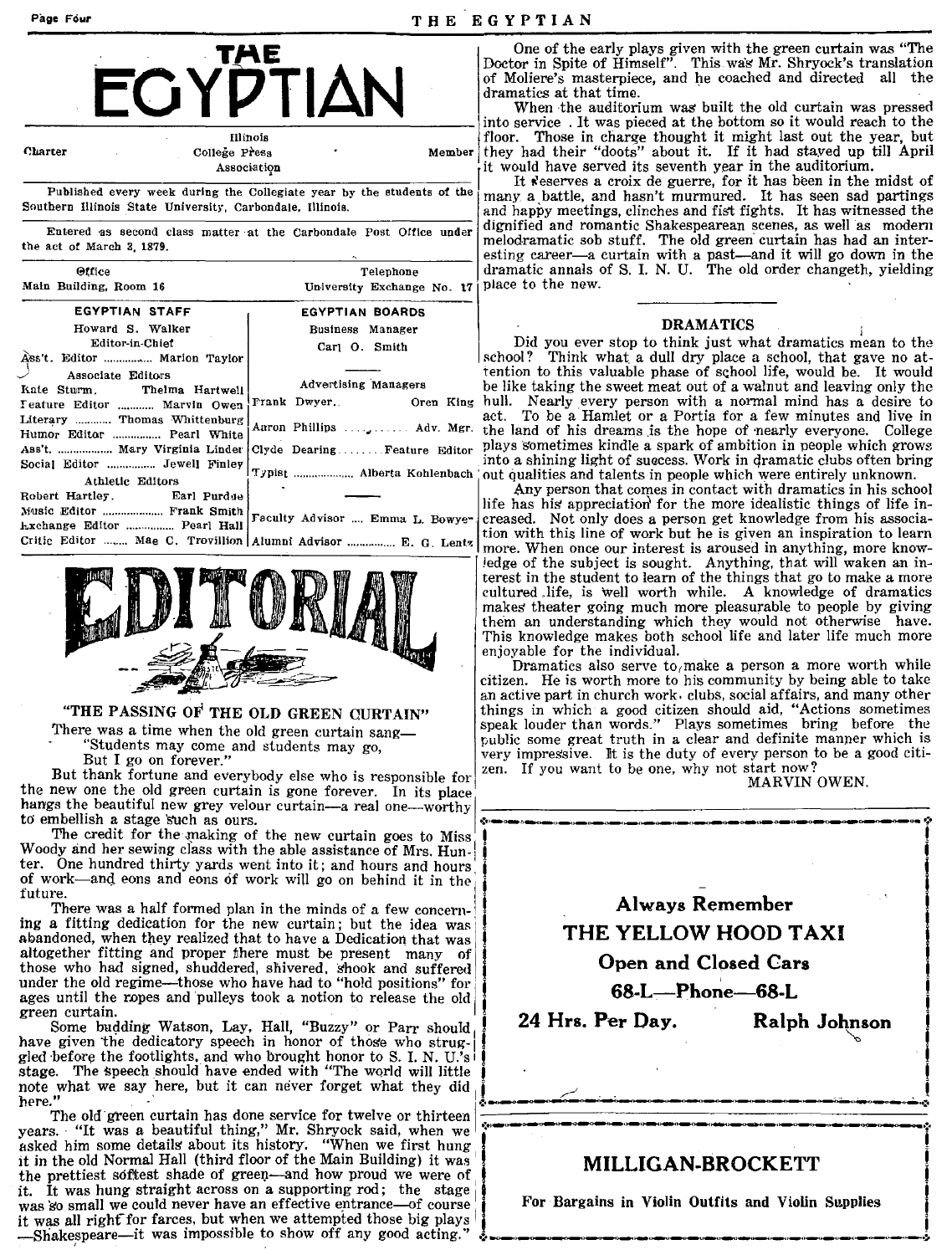## STRUT AND FRET TO PRE- asperated with the continual failure  $\frac{1}{2}$  SENT  $\cdot$  "THE FLORIST SHOP" to secure a correct effect. The stage

Strut and Fret's last play of the season has been selected and the cast and Daly had returned to his post will be announced next week. "The at the rear of the auditorium. Weid-Florist Shop" is one of the Harvard haas was waiting to give the signal Dramatic club plays out of "The  $47$  that would start the balls rolling, Dramatic club plays out of "The 47 Workshop" group,

for some years watched with interest<br>and growing delight the successful and growing delight the successful aisle, waving his arms in the air.<br>efforts of Professor George Pierce "That's the worst vet!" he shouted efforts of Professor George Pierce "That's the worst yet!" he shouted.<br>Baker, late of Harvard, but now on "For Heaven's sake, let's get this the Yale faculty. His "The 47 Work-<br>shop" has been famous for many years, where plays have been written out of the wings.<br>and presented with great artistic mer. "That wasn't us. Mr. Daly." he and presented with great artistic mer-<br>it and adapted for professional as well as amateur performance.<br>The plays written in the classes of

Mr. Baker are vividly interesting and storm and often used to tell the joke and the second control of the second control of the second control of the second control of the second control of the second control of the second slices of life--chosen because of their FAMOUS LINES FROM PAST dramatic excellence, their breadth of PLAYS GIVEN IN  $\mathbf{g}$ . I. N,  $\mathbf{v}$ . appeal, and their adaptability to the stage.

"The FIQrist Shop" is one of the best of the little one-act comedies. The author is Winifred Hawkridge, a student in Mr, Baker's dramatic class when he was at Harvard.

Rehearsals will start immediately and the play will be presented within  $\frac{f_{\text{II}}}{f_{\text{II}}}$  "Insubordination!" the next two or three weeks at ChapeL

#### A JOKE ON DALY

When a gun is to be used on the stage the property-man always stands in the wings with an extra pistol, lights would look." ready to fire, in case the actor's gun misses. All kinds of contraptions have been devised to get the "elemental simulations," as they are calI ed, such as rain, lightning, thunder, in the waves, crackling flames and the sound tem!" waves, crackling flames and the sound of automobile and aeroplane motors. "Pardon me. Mr. Who ever-you-are! George Weidhaas, who was property man for Augustin Daly in the balmy days, often tells the story of the time Daly tried to make an improvement on nature in the matter of a thunder storm.

Rehearsals were under way for a play called The Great Ruby at the old Daly's theafre. The action of the piece called for a thunder storm, and to get the effect, Weidhaas had con· structed a series of runways, starting at the top of the rear stage and slant· ing down to within about six feet of the floor. On the floor, beneath the bottom runway, was a large square of sheet iron. To start the thunder storm, the stage hands would carry a dozen lead cannon balls, about six \$40,000, is that the truth?" inches in diameter, up to the top runway and start them rolling down the incline. They rumbled down the chute and dropped from the bottom runway with a crash onto the square of sheet iron.

All afternoon Daly had kept the stage hands rolling the balls-now by twos and threes, now one at a timetrying to get what he considered a perfect simultation of thunder. In the meantime a real thunder storm hall come up and the first rumbles were faintly audible, above the noise In the theatre. Daly was growing ex·

to secure a correct effect. The stage hands had clambered back into the at the rear of the auditorium. Weidforkshop" group.<br>Lovers of art and literature have and roar, followed by a resounding and roar, followed by a resounding<br>crash. Daly came striding down the

"For Heaven's sake, let's get this right!"

Weidhaas stuck his head cautiously out of the wings.

called. "That was the thunder storm outside."

Daly never forgot that thunder Mr. Baker are vividly interesting and storm and often used to tell the joke finely written. They are gripping on himself.

How Many Do You Recognize?" Bogey 5 Min,

(Answers will appear in next week's Egyptian).

"And the next buttercup I find I'm going to roll among it."

"Ah, partner! Ready for the bat-<br>tle?"

"I s'pose Cora makes you perty mad."

"Where' did you get that ten thous· and dollars?"

"Oh. excuse me, I was just thinking how 'Bettina Dear' in red and yellow

"Ebenezer. let me see your tongue." "And by God! I want ruts, and the next time anybody tries to put a stop to my ruts I'll give him a kick right<br>in the middle of his sympathetic sys-

But my name is Cornstock."

"I-I thought-that is, I've noticed this was about the only place in the hotel where there aren't usually a lot of people."

"I never had any uncles nor aunts nor fathers nor mothers nor brothers nor sisters nor grandmothers-nothing! They were all swallowed up by an earthquake before I was born."

"Do you mean 'to insinuate that Mr. Stem is a mere mule?"

"Now it's my time to have my hand held."

"So, you're off your feed, eh? and can't sleep?"

"Now it's my turn. The other day you told me that last year you made

"I was under that couch just long enough to get mighty tired of hearing people callin' each other 'darling!'"

"Ai naver say you come in, Ai naver say you go out, ai naver say you no how."

"I'm cured. A small cast and one set of scenery: that's going to be my idea of art."

"I feel just like someone had push· ed me off the Singer building."

"There wouldn't have been a cock· eyed thing left of Grandmother after one of Miss Bowyer's housecleanings." "13 scrap--unlucky for dirt."

#### WE CLEAN

**\_\_ a \_\_ \_** 

Hats, Caps, Ties, Sweaters, Ladies' Suits, Ladies' Coats, Bath Robes, Gent's Suits, Sheep-lined Coats, Leather Jackets, White Trousers, Draperies

#### THE FAULTLESS CLEANING DYEING COMPANY &

210 West Monroe Street

#### COURTESY AND CONSIDERATION IS THE AIM OF THIS STORE

In considering the quality merchandise we handle. We can truthfully say.

We make your dollar go farther. Just Shoes and Hosiery

WOLF SHOE CO.

North Side Square. / -------

|<br>|<br>|-

I

.'

i\_ I

i

104 W. Jackson St.

 $\ddotsc$ 

. ........ :: .

### ; DRESSWELLANDSUCCEED i.'

.:.,.----.. ----.. ---"'----{-~~~.:. ·:i'-"--"~--'---'--'------ "'1

, SPEAR & KRYSHER I i

.!\_~..-.c\_~~~I~ t . i

# **IMPERIAL CAFE**<br>Good Things To Eat

**1988 Good Things To Eat**<br> **L. M. Atkison, Owner and I** L. M. Atkison, Owner and Prop. .: I ............... \_\_\_ ................. ...-.c \_\_ -.c \_\_\_ c\_~~..-.n\_~

Buy an overcoat now and save from five to ten dollars.<br>You may need a new sweater for spring, buy it now<br>and save money Have you seen the new ties "The and save money. Have you seen the new ties "The Cat's Meow". Come in and get one 50c each.

• :.f-,' .... ~-~t~---~-'~-'----....... ~!~~·i4

JESSE J. WINTERS

Clothier, Furnisher and Hatter j t!.~~~ *........* \_~ *\_\_\_* **l1li** ~~~~''''''.:.  $\begin{array}{l} \begin{array}{c} \text{N} & \text{N} & \text{N} & \text{N} & \text{N} \\ \text{N} & \text{N} & \text{N} & \text{N} & \text{N} \\ \text{N} & \text{N} & \text{N} & \text{N} & \text{N} \\ \text{N} & \text{N} & \text{N} & \text{N} & \text{N} \\ \text{N} & \text{N} & \text{N} & \text{N} & \text{N} \\ \end{array} \end{array} \end{array} \label{eq:3}$ 



Page Five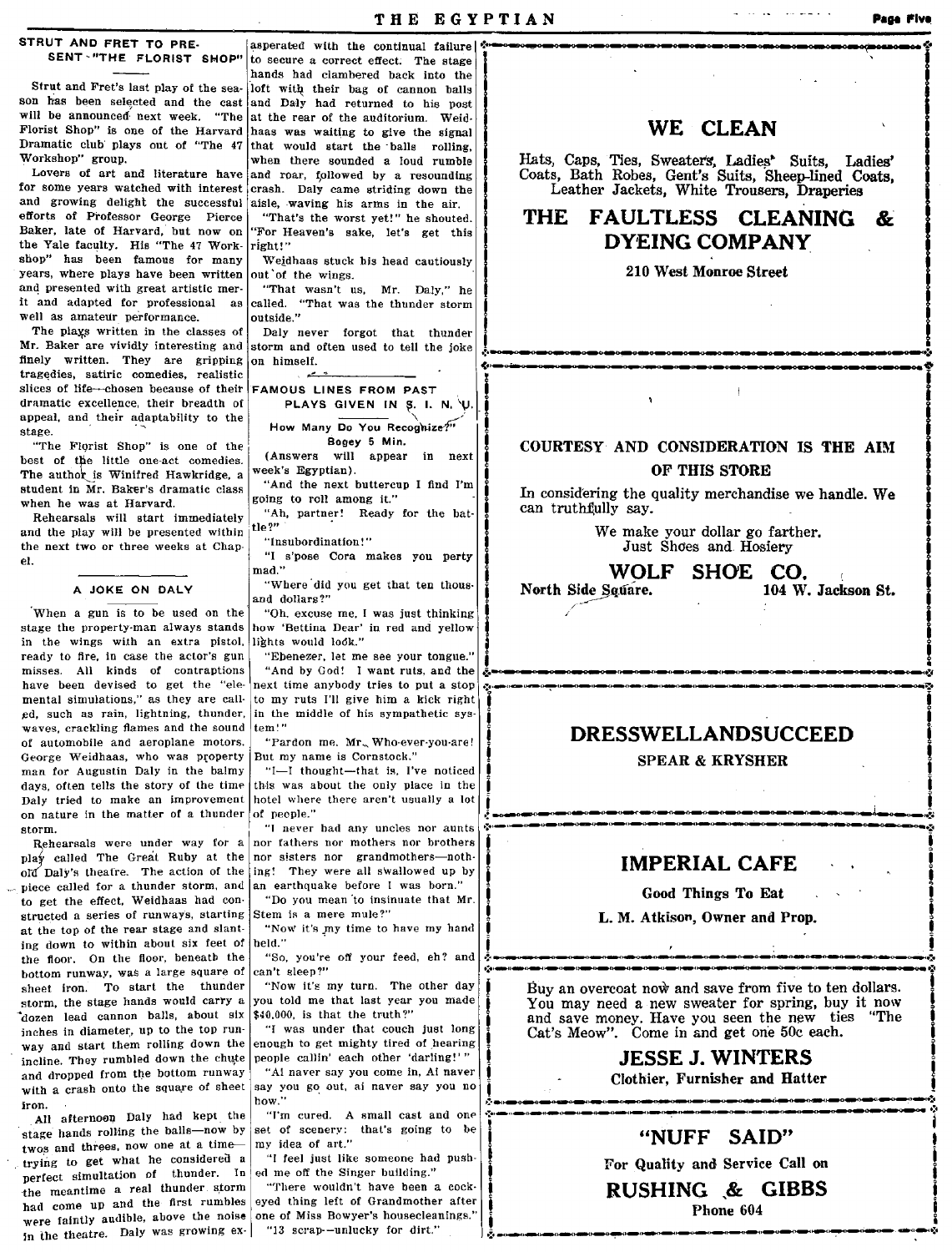#### THE EGYPTIAN

#### ZETETIC SOCIETY IN. STALLS NEW OFFICERS

The Zetetic Society has been blessed with competent officers all during this school year. There is a large amount of hard work to do at the beginning of the fall term when all the new students register, and new members are sought for the societies. Carl Smith ably steered this organization through the fall term. Following Mr. Smith came Lucille Coulter. We need not stop to mention Miss Coulter's merits, for all who are acquainted with her know that she would give her best whether leading or following.

The winter term found Marion Taylor president. Mr. Taylor has been successful in his work with the society and the members thank the retiring president for his efforts.

And now, we greet another leader, Kate Sturm. We feel confident that Miss Sturm will faithfully execute the duties of the office assigned to her.

The new president took the gavel Friday, Feb. 13th, and made a short address, asking the co-operation of the society through these next six weeks.

The other officers installed were: Martha Lence - Recording secretáry.

Mrs. Roberta Walker-Corresponding secretary.

Frank Armentrout-Usher. Mildred Bone-Chorister. Clyde Winkler-Editor. Howard Shappard-Critic. Philip Allen-Librarian. Emma Brickey-Chaplain.

THE WORST ACTOR HE EVER SAW

Some idea of Robert Mantell's ability as an actor at the outset of his career can be gathered from a story he is Watson last spring in "The Boomerfond of telling.

Years afterward when he had won his spurs in "Fedora", Mantell and a number of brother actors were sitting one night around a table in the old Morton House, New York. In the circle was the veteran George Clark. a leading member of Augustin Daly's company. The conversation turned on the ludicrous in acting.

"George," somebody asked Clark, "Who was the worst actor you ever  $92w$ ?

The veteran pondered. "I've seen so many bad ones," he said, "that I really can't answer off hand. Oh, yes," suddenly brightening, "I know now. I was playing once in a little town in England. There was a callow young galoot, a member of the local stock company, who was cast as Father Doolan. That young man was the worst actor I ever saw."

"The drink's on me, Mr. Clark," spoke up Mantell. "I was that Father Doolan."

> **Candies** Soda Fountain Phone 276

Louis Ed Williams dreamed that he was dead and had ascended to the gates of Heaven, but St. Peter sternly refused his entrance saving: "Mr. Williams, no actors are admitted here."

As he stood shivering in the cold, Louis Ed reasoned with St. Peter saying that his friend. Frank Watson. had been allowed to enter Paradise -he had seen it in the Fairfield papers-and he was an actor, but St. Peter shook his head. "No," he said, "Watson thought he was an actor. but he wasn't."

Henry Clay Barnabee told of a funny incident that occurred when he was playing in Mascot, an operetta very popular in Boston.

"It was in the role of Lorenzo." he said, "that I had one of those embarrassing little accidents from which a comedian is always expected to extricate himself with some brilliant flash of wit. In making a quick entrance. an important part of my costume caught on the scenery and was-that is to say, they were torn from their moorings. They were in imminent peril of dropping off, and the audience were on!

"I made a quick, firm clutch with one hand, gesticulated with the other, and to Rocco's cue, "Your Highness, I have an idea,' answered: 'Give it to the costumer!' Then I added: "Roccy, I have an idea also.'"

"'Put a couple of buttons on it,'" replied Frothy.

"The audience roared, Bettina shook in a suppressed spasm of giggling, a stage hand fell off the paint bridge-and the delicate crisis was past."

We think this is swift head work and all that, but we have a story that's just as good. We ask you who could have done better than Frank ang" when he accidentally knocked over the floor lamp?"

His presence of mind saved a bad situation. As he started across the stage to make his exit he tripped on the wire, jerking the floor lamp so that it tottered over and finally fell across the stage. A long "oh!" went up from the audience-several children screamed. The calmest person in the auditorium was Frank. He slowly and deliberately turned around, set the lamp upright, and said in a rather vexed tone, as if it were part of his lines, "I don't see why that, darned servant can't fix up things around here!" and the audience gave him an applanse that was greater than any they had given that evening.

Subscribe for

### **MARY ANN BEAUTY SHOP**

**Operated by Marinello Graduates** 

Shampooing, marcelling, manicuring, dyeing, facial and scalp treatments.

Ladies Hair. Cutting a Specialty. 205 South Illinois Avenue.

Phone 612

#### UNION BAKING CO.

**Bakers of Better Bread GOLDEN CRUST BREAD** 

Special attention to picnic orders 304 South Illinois. Phone 150X

#### **LANEY GIFT SHOP**

Fancy novelties suitable for birthday bazaar or wedding gifts

See our Line.

120 South Illinois Avenue

#### STAGE EFFECTS AND

HOW TO GET THEM How often have you gone to a play in which the rain storm was so realistic that your subconscious mind was worrying about an umbrella? All these effects are produced at enormous expenses and preparation. But they are essential in carrying the atmosphere across the footlights.

If your play is modern you will need an off-stage effect fan. Sound for automobile is as follows:

Auto leaving-Ford-any threshing machine lying around the house will do, or stage hands pound an empty boiler with sledge hammers. Pierce Arrow-Turn on an electric fan off stage.

Snow is difficult to represent at an amateur production and do it properly because of great expense involved. This may be overcome by the use of cornflakes which have been) painted white. This would go along with the following lines:

John: It's getting chilly. Mary: Well, is that snow!

Sprinkle corn flakes from top of wings-enter someone rubbing hands -he has previously taken heavy drag cigarette, retaining smoke in on. mouth. As door opens he lets out smoke, which is bound to give a wonderful effect.

Mary: B-r-r-r-r- Shut that door, Ezekial!

One of the most realistic effects obtainable is that of a fall, which is always pleasing to an audience. A fall-cue line as follows:

Mary: Is that father out there on those slippery steps? (now drop a large soap box full of broken glass). Mary: Good God, father has fell!

#### **ORDERS**

Frances Crosby Hamlet They've cut the little birches Along our railroad track, That dainty, clinging fringe of green-White berch and hackmatack! But yesterday green slender forms Stretched forth to every train. As though they, too, would journey far. Yet rooted must remain.

"'Twas order, ma'am," a track man said:

"Them bushes spoiled the view." Blind eyes! They were the view, instead.

If stupid folks but knew!

No more along our strip of track Shy, wistful boughs stretch nigh, No more the little birches lean To watch the trains go by.

#### See the New Spring COATS, DRESSES, **HATS**

That are being offered at requeed prices during our sale.

THE STYLE SHOP

Dr. W. A. Brandon, '01

Carbondale, Ill.

**Specialties** 

EYE, EAR, NOSE, THROAT

**Glasses Fitted** 

### **School Supplies Fountain Pen** Pencil

The Egyptian

WILHELM DRUG CO.

The Students Drug Store.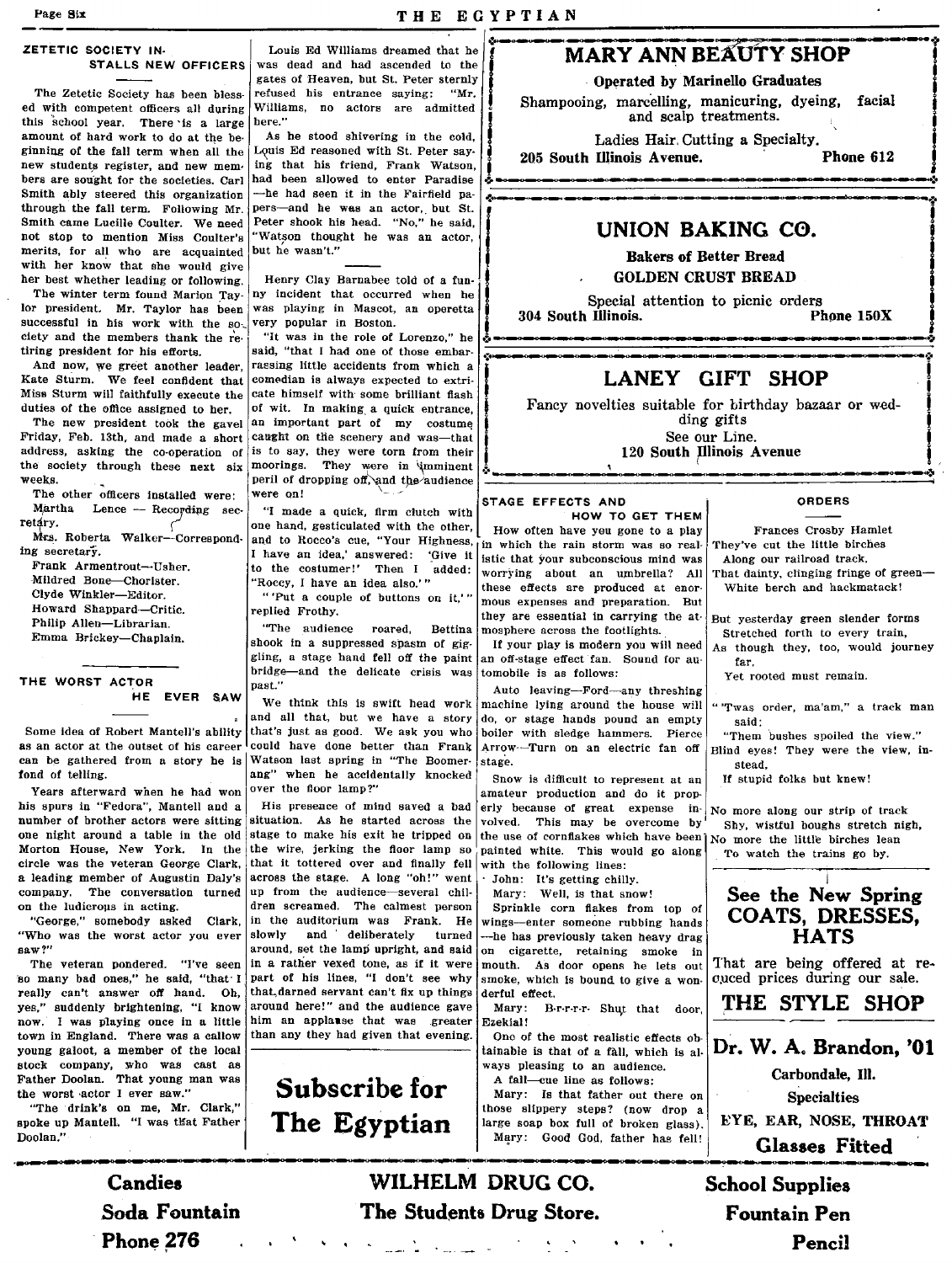#### THE EGYPTIAN **Page Sevent**

# **ART CLUB GIVES** IMPORTANT NOTICE<br>**SPANISH PARTY**

Much perplexity was caused  $\begin{bmatrix} \text{18} & \text{18} \\ \text{19} & \text{19} \\ \text{19} & \text{19} \\ \text{19} & \text{19} \\ \text{19} & \text{19} \\ \text{19} & \text{19} \\ \text{19} & \text{19} \\ \text{19} & \text{19} \\ \text{19} & \text{19} \\ \text{10} & \text{19} \\ \text{10} & \text{19} \\ \text{10} & \text{19} \\ \text{10} & \text{19} \\ \text{10$ week when the members of the facul- Boys, get your dates now, for you ty and others received cards with surely must take her to this year's ty and others received cards with surely some unreadable writing on them opera. some unreadable writing on them. opera.<br>Finally it was discovered that it. Those of you who were in school Finally it was discovered that the Those of you who were in school writing was Suanish and told them last year will recall the performance writing was Spanish and told them  $\begin{bmatrix} \text{last year} \\ \text{off} \\ \text{of} \end{bmatrix}$  will recall the performance that they were invited by the Art Ap of "The Mikado." We thought then that they were invited by the Art  $\overline{AP}$  of "The Mikado." We thought then precision club to come to Associa that it was the best ever, but accordpreciation club to come to Associa- that it was the best ever, but accord-<br>tion hall at 7 o'clock on Wednesday ing to all reports "The Pirates" is tion hall at 7 o'clock on Wednesday,  $Feb. 18$ .

When the guests arrived at the designated place, they were met by Spanish Senoritas, who presented them with small booklets in which were written the names of the days of the week. After everyone had arrived it<br>was annownced that all were to go was annumineed that all were to go  $\begin{array}{c|c}$  This year all seats will be reserved,<br>none were told to got a data see but the price of admission remains nors were told to get a date for each  $\begin{bmatrix} \text{but the price of automorphism} \\ \text{the same} \end{bmatrix}$  cents. For the conveninight of that week. Then for a short  $\begin{cases}$  the same, so cents. For the conveni-<br>time the Saturdian sub  $\tilde{S}$ time the Senoritas and Senors were  $r_{\text{univ}}$  and  $r_{\text{univ}}$  and all others who would like to rushed for dates.

On Monday night -a visit was made to hear the Spanish vocalist Bastida, alias Tom, Whittenberg, sing. Tuesday night( was spent in watcbing the great dancers, Fernandino, Carmencita and Marquita, alias Dorothy Furr. Mary Kinchelo and Eleanor Brown. On Wednesday night the guests went to the theatre, where pictures of the Spanish artist, Zuolooga, were flashed on the screen. An interesting talk  $\begin{vmatrix} John Galsworth, the English play on the artist and his pictures was with the suffix of the wit of an actor.$ on the artist and his pictures was given by Concha Espigna, alias Ruth named Littledale, who in one play had Hebbard. On Thursday night a sex. to leap into a river to escape a wild Hebbard. On Thursday night a sex- to leap to the state of Spanish girls and the great beast. tette of Spanish girls and the great<br>singer Josinqua, alias Mildred Bone. singer Josinqua, alias Mildred Bone, "The stage was so arranged that entertained our guests with gypsy the giver was invisible. Littledale's entertained our guests with gypsy the river was invisible. Littledale's love songs. Friday night our crowd leap usually ended on a soft mattress went to watch one of Spain's great- in the wings, while a rock was est toreadors, Gorga, engage in a bull dropped into a tub of water to create fight. Saturday night was spent in a splash. Everything went on all drinking Spanish punch and eating right at rehearsal and the night of cakes. After this our crowd came actual performance came. When poor back to the United States with every- Littledale jumped he fell eight feet one talking about tbe wonderful jour- and landed on an oaken fioor with a ney to Spain. crash.

The movement for Better Speech gains new adherents each year, and Harry Lauder was being dined by the annual celebration becomes more friends at the Lambs' Club, New<br>and more widespread—thanks to York, one evening recently, and of and more widespread—thanks to York, one evening recently, and of schools and educators who have been course reciprocated by entertaining the means of promoting this. Better his hosts. The popular Scotch comed-Speech Week celebrations in the ian has an endless fund of stories. schools include no more popular exer-<br>cises than brief 'plays which bring far from my old home in bonnie Scotcises than brief plays which bring home the desired lesson to the chil- land," Lauder told his friends, "emdren through the always attractive medium of drama. Some of the plays below are to he presented in the Eng· lish Department this week. To teachers who might be interested in secufing these plays for Better Speech Week we recommend the following: The Charm, Bound or Free, and The Wizard Of Words. These may be ordered from The Atlantic Monthly Press, 8 Arlington Street, Boston. The latter two are bound in one volume "I gied 'em a' a cabbage a head, and and cost thirty·five cents.

We have been waiting, waiting, yes waiting and some more waiting for Spanish Costumes Fea- waiting and some more waiting for **ture** Everiin .. g the Pirates of Penzance. Here it is

hot off the wire:<br>"The date set is March 18th."

going beyond last year's achievement. Mr\_ Jaquish informs us that we can expect a better entertainment this year, for he has some real talent with which to work. The boys and girls choruses are composed of splendid singers. and the principals are exceptionally talented.

be assured of securing the very best seats, a mail order plan will be inaugurated. Send check or money order, with enclosed stamped self-ad· dressed envelope to Music Depart· ment, S. I. N. U.

#### ANECDOTES OF THE HOUR BY FAMOUS MEN

leap usually ended on a soft mattress. dropped into a tub of water to create actual performance came. When poor

"The audience set up a titter. But THIS IS BETTER SPEECH  $\begin{vmatrix}$  the heroic Littledale was quite equal WEEK, FEB. 22-28, 1925 to the occasion. "Heavens!" he shoutto the occasion. "Heavens!" he shouted, "The water's frozen""

played a farm·hand named Sandy.

"Here, Sandy," said he, one day, 'gang roon and gie the coos a cabhage each, but min' ye gie the higgest to the coo that gies the maist milk." "Sandy departed to do his master's hidding. Upon his return, the old farmer asked him if he had done as he was told, and had divided out the cabbages according to merit.

ing and the state of the state of the state of the state of the state of the state of the state of the state o<br>In the state of the state of the state of the state of the state of the state of the state of the state of the<br>

į. į |<br>|<br>|---

"Aye, maister," replied the laddie,  $\lceil \frac{\ln n}{n} \cdot \frac{\ln n}{n} \cdot \frac{\ln n}{n} \cdot \frac{\ln n}{n} \cdot \frac{\ln n}{n} \cdot \frac{\ln n}{n} \cdot \frac{\ln n}{n} \cdot \frac{\ln n}{n} \cdot \frac{\ln n}{n} \cdot \frac{\ln n}{n} \cdot \frac{\ln n}{n} \cdot \frac{\ln n}{n} \cdot \frac{\ln n}{n} \cdot \frac{\ln n}{n} \cdot \frac{\ln n}{n} \cdot \frac{\ln n}{n} \cdot \frac{\ln n}{n} \cdot \frac{\ln n}{n} \cdot \frac{\ln n}{n} \cdot \frac{\ln n}{n} \cdot \frac{\ln n}{n} \cdot \frac{\ln n}{n$ 

#### LET'S ALL SEE

# THE PIRATES OF PENZANCE

In the

#### **AUDITORIUM**

# **MARCH 18**

Presented by

#### MUSIC DEPARTMENT **THE**

Through training and experience, our buyers know where to buy, what to buy and how to buy it.<br>We are continually in touch with the commercial cen-

I I

l--~-'-----' ----~--~~~---------------~ I

tres, and not a style-change or price-opportunity escapes us. That's one reason why our values are always good.

Yet only the best known, most reliable manufacturers and wholesalers are on our list, for we take every preand wholesalets are on our mot, for we take every pre-<br>caution to protect our customers from the mediocre<br>mechandise that seems' to flood the market these days. mechandise that seems to flood the market these days.

#### **JOHNSON, V ANCIL, TAYLOR CO.**

"!''''II'-''''''~\_''-\_\_\_\_\_\_\_\_\_\_\_\_\_ +-\_\_\_\_ ''''''--.cI\_''-.r.\_(,:"